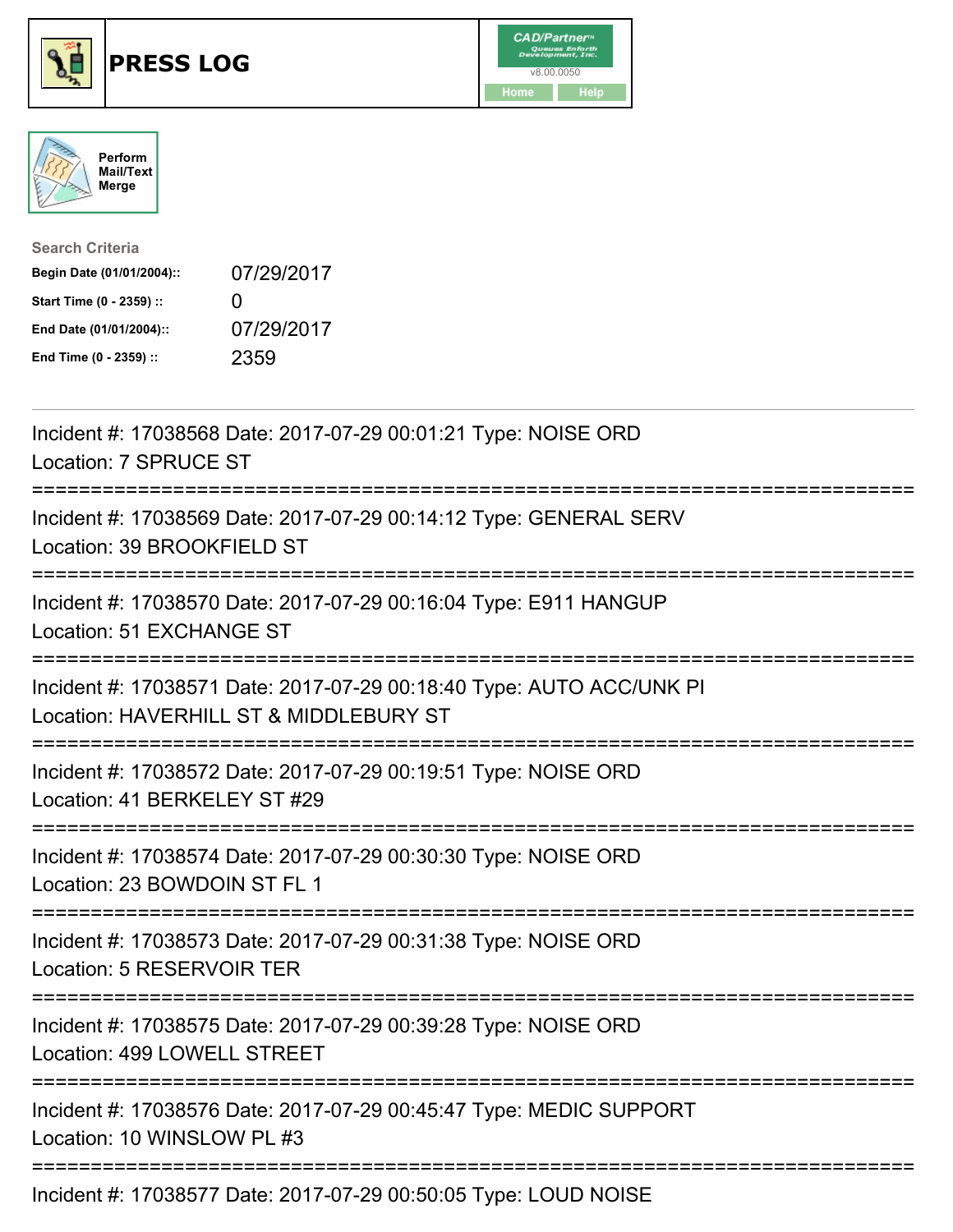Location: 9 EASTON ST =========================================================================== Incident #: 17038578 Date: 2017-07-29 01:01:24 Type: NOISE ORD Location: 9 EASTON ST =========================================================================== Incident #: 17038579 Date: 2017-07-29 01:03:30 Type: NOISE ORD Location: FARNHAM ST & FOSTER ST =========================================================================== Incident #: 17038580 Date: 2017-07-29 01:04:06 Type: ALARM/BURG Location: SELECTRIA RENEWABLES / 280 MERRIMACK ST =========================================================================== Incident #: 17038581 Date: 2017-07-29 01:06:29 Type: MV/BLOCKING Location: 341 S BROADWAY =========================================================================== Incident #: 17038582 Date: 2017-07-29 01:09:28 Type: NOISE ORD Location: 33 HUDSON AV =========================================================================== Incident #: 17038583 Date: 2017-07-29 01:13:31 Type: MV/BLOCKING Location: 137 MARGIN ST =========================================================================== Incident #: 17038584 Date: 2017-07-29 01:21:08 Type: NOISE ORD Location: 1 1/2 CAULKINS CT =========================================================================== Incident #: 17038585 Date: 2017-07-29 01:21:49 Type: M/V STOP Location: 250 MERRIMACK ST =========================================================================== Incident #: 17038586 Date: 2017-07-29 01:23:46 Type: M/V STOP Location: 616 ESSEX =========================================================================== Incident #: 17038587 Date: 2017-07-29 01:25:02 Type: M/V STOP Location: S UNION ST & WINTHROP AV =========================================================================== Incident #: 17038588 Date: 2017-07-29 01:34:34 Type: M/V STOP Location: INMAN ST & S BROADWAY =========================================================================== Incident #: 17038589 Date: 2017-07-29 01:40:47 Type: M/V STOP Location: BEACON ST & BEACON AV =========================================================================== Incident #: 17038590 Date: 2017-07-29 02:13:17 Type: AUTO ACC/NO PI Location: ELM ST & NEWBURY ST =========================================================================== Incident #: 17038591 Date: 2017-07-29 02:15:34 Type: SUS PERS/MV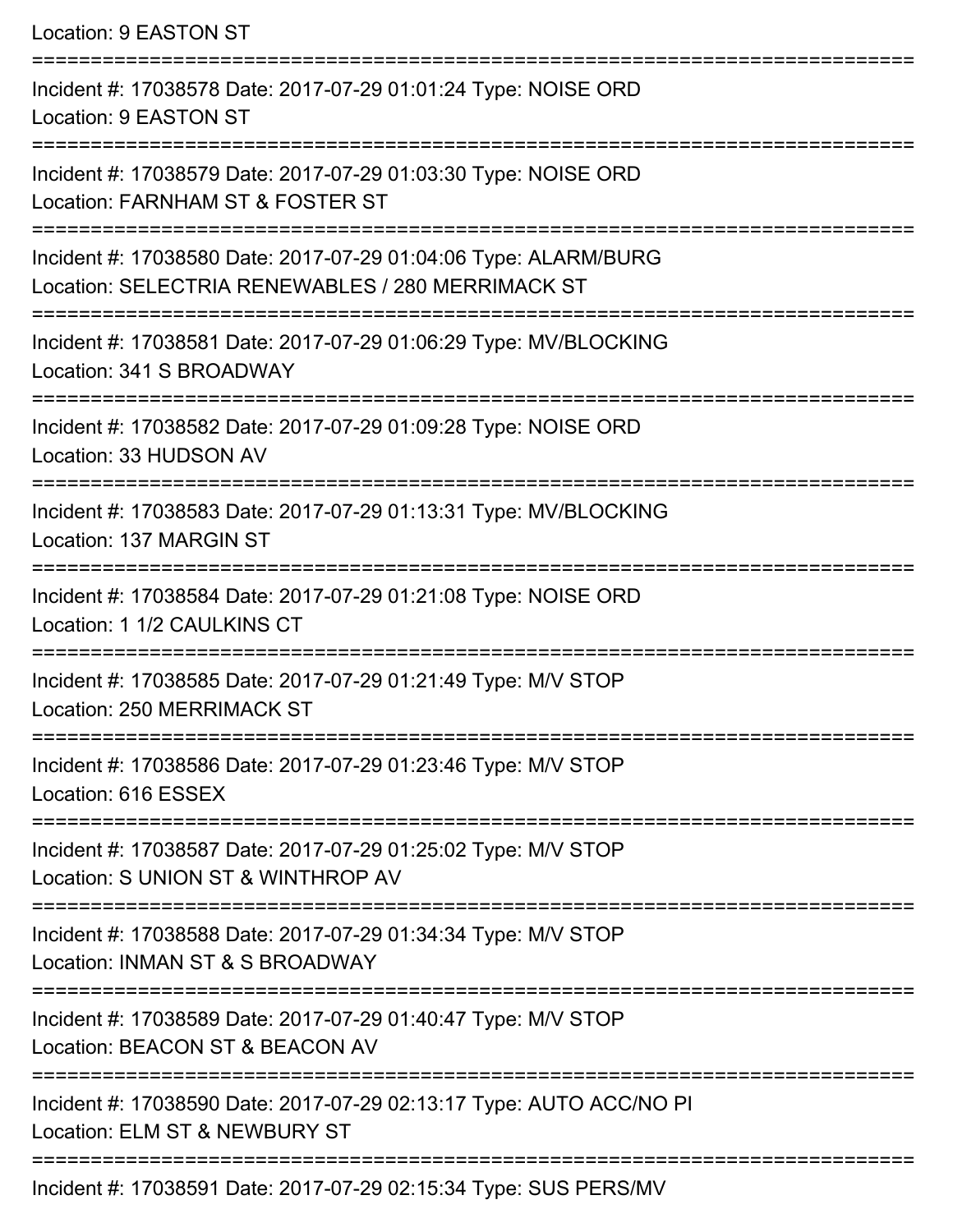| Incident #: 17038594 Date: 2017-07-29 02:16:45 Type: B&E/MV/PAST<br>Location: 2 MUSEUM SQ                   |
|-------------------------------------------------------------------------------------------------------------|
| Incident #: 17038592 Date: 2017-07-29 02:17:44 Type: ASSSIT OTHER PD<br>Location: S BROADWAY                |
| Incident #: 17038593 Date: 2017-07-29 02:20:37 Type: DISTURBANCE<br>Location: 389 BROADWAY                  |
| Incident #: 17038595 Date: 2017-07-29 02:26:42 Type: ROBBERY PAST<br>Location: METHUEN ST & UNION ST        |
| Incident #: 17038596 Date: 2017-07-29 02:35:19 Type: NOISE ORD<br>Location: 79 OXFORD ST                    |
| Incident #: 17038597 Date: 2017-07-29 02:35:31 Type: NOISE ORD<br>Location: 147 FARNHAM ST                  |
| Incident #: 17038598 Date: 2017-07-29 02:46:09 Type: M/V STOP<br>Location: ALDER ST & EXCHANGE ST           |
| Incident #: 17038599 Date: 2017-07-29 02:51:34 Type: DISTURBANCE<br>Location: 284 BROADWAY                  |
| Incident #: 17038601 Date: 2017-07-29 02:54:21 Type: LARCENY/MV/PAST<br>Location: ATTICA / S UNION & ABBOTT |
| Incident #: 17038600 Date: 2017-07-29 02:54:34 Type: M/V STOP<br>Location: METHUEN ST & UNION ST            |
| Incident #: 17038602 Date: 2017-07-29 02:56:21 Type: M/V STOP<br>Location: AMESBURY ST & COMMON ST          |
| Incident #: 17038603 Date: 2017-07-29 02:56:33 Type: M/V STOP<br>Location: HAMPSHIRE ST & LOWELL ST         |
| Incident #: 17038604 Date: 2017-07-29 02:58:06 Type: M/V STOP<br>Location: BROADWAY & HAVERHILL ST          |
| Incident #: 17038605 Date: 2017-07-29 03:00:59 Type: NOISE ORD                                              |

 $L = L L L L L L A \wedge I N I N A N L \wedge T$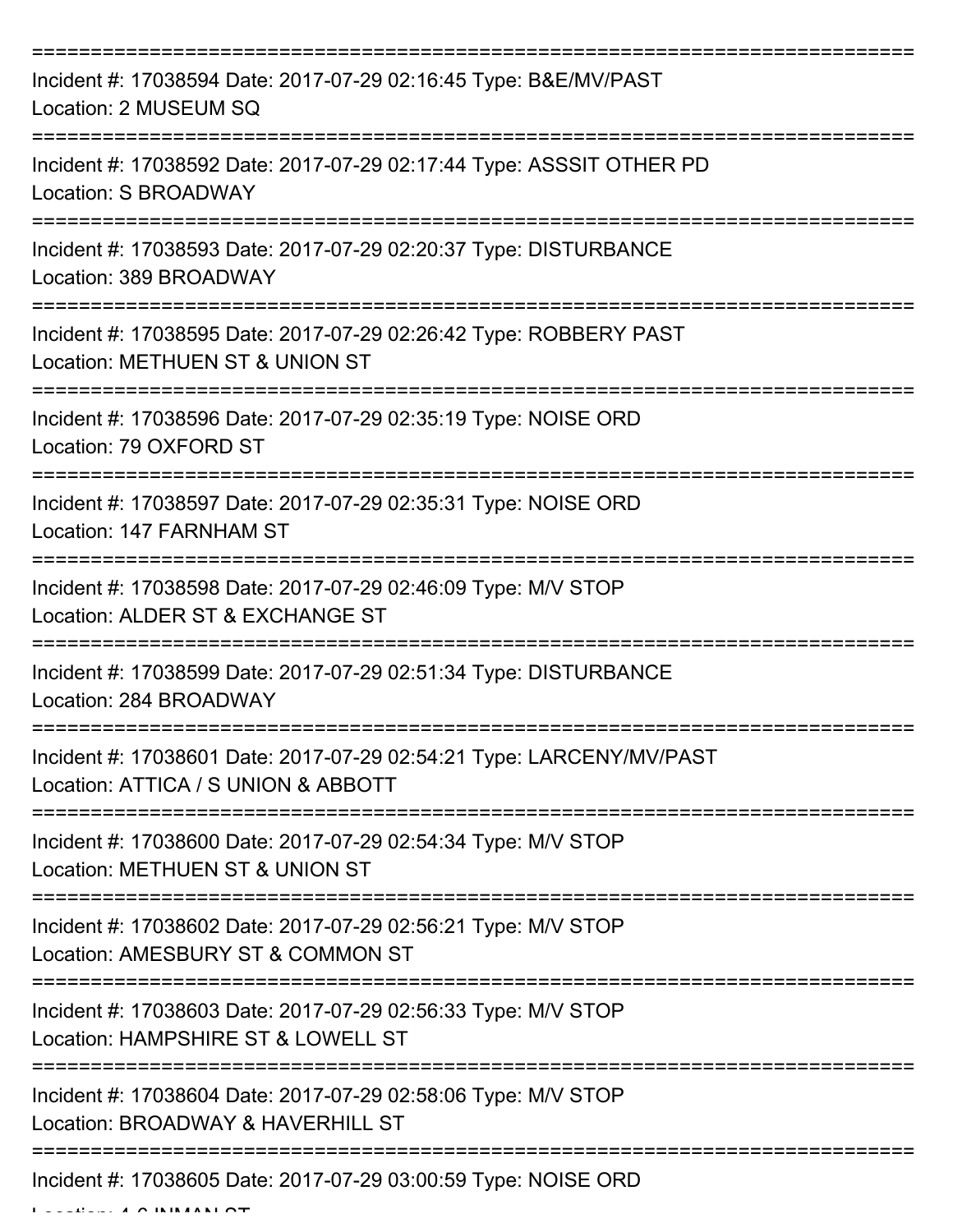| Incident #: 17038606 Date: 2017-07-29 03:04:00 Type: EXTRA SURVEIL<br>Location: 33 JACKSON ST          |
|--------------------------------------------------------------------------------------------------------|
| Incident #: 17038607 Date: 2017-07-29 03:06:53 Type: NOISE ORD<br>Location: 149 WATER ST               |
| Incident #: 17038608 Date: 2017-07-29 03:08:29 Type: M/V STOP<br>Location: 50 BROADWAY                 |
| Incident #: 17038609 Date: 2017-07-29 03:20:39 Type: M/V STOP<br>Location: BROADWAY & METHUEN ST       |
| Incident #: 17038610 Date: 2017-07-29 03:20:46 Type: NOISE ORD<br>Location: 83 OXFORD ST               |
| Incident #: 17038611 Date: 2017-07-29 03:23:01 Type: DISTURBANCE<br>Location: 186 ARLINGTON ST         |
| Incident #: 17038612 Date: 2017-07-29 03:28:11 Type: NOISE ORD<br>Location: 68 EASTON ST FL 3          |
| Incident #: 17038613 Date: 2017-07-29 03:43:21 Type: DOMESTIC/PROG<br>Location: 105 LOWELL ST          |
| Incident #: 17038614 Date: 2017-07-29 03:45:18 Type: TRESPASSING<br>Location: 1 GENERAL ST             |
| Incident #: 17038615 Date: 2017-07-29 03:54:00 Type: NOISE ORD<br>Location: 209 ABBOTT ST FL 3         |
| Incident #: 17038616 Date: 2017-07-29 04:26:42 Type: M/V STOP<br>Location: ARLINGTON ST & HAMPSHIRE ST |
| Incident #: 17038617 Date: 2017-07-29 04:36:17 Type: MAL DAMAGE<br>Location: 39 PEARL ST FL 2          |
| Incident #: 17038618 Date: 2017-07-29 04:40:52 Type: NOISE ORD<br>Location: 550 BROADWAY #115          |
| Incident #: 17038619 Date: 2017-07-29 05:03:18 Type: EXTRA SURVEIL                                     |

Location: HIGGINS STATE DOOL / 180 CDAMEODD ST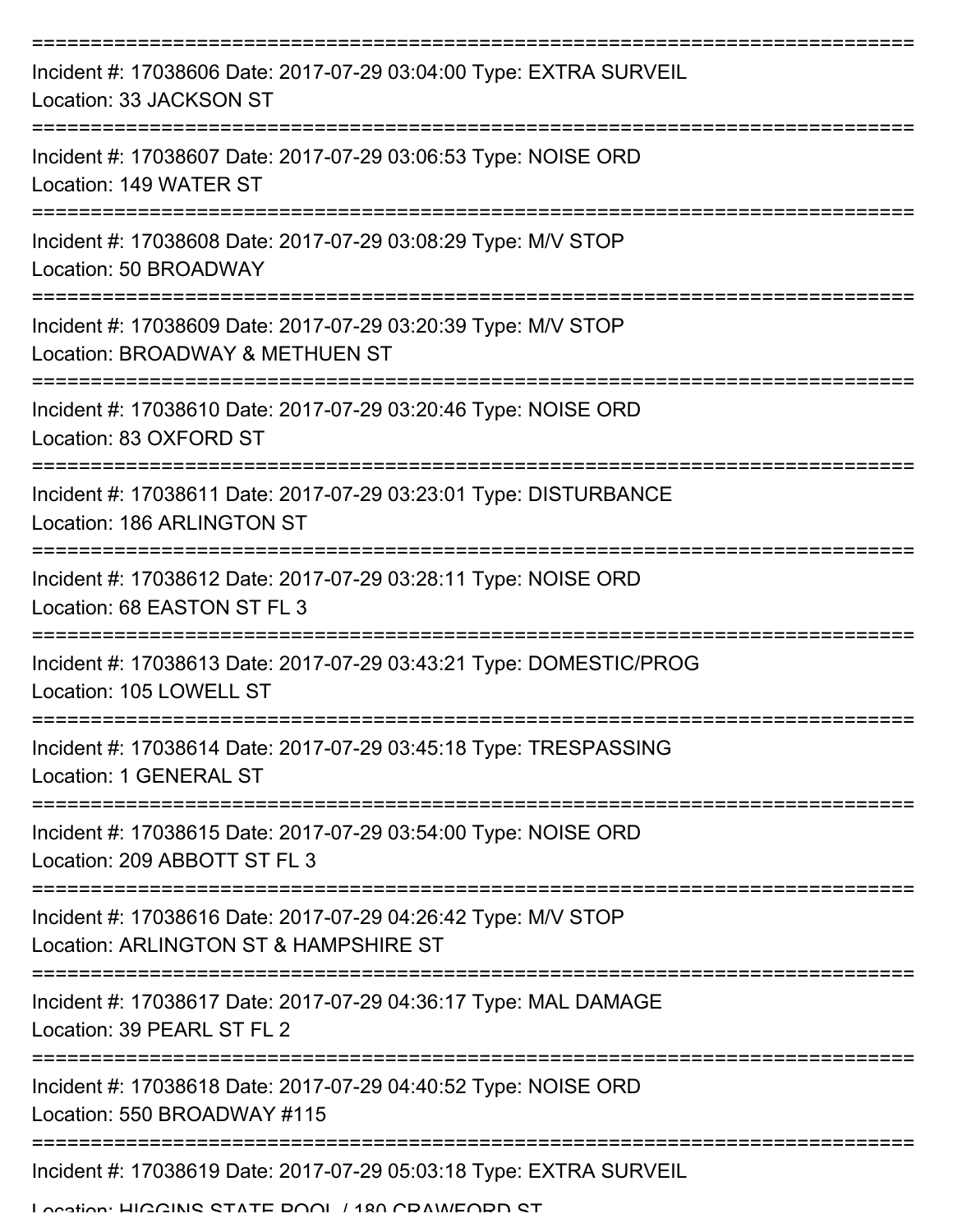| Incident #: 17038620 Date: 2017-07-29 05:06:25 Type: ALARM/BURG<br>Location: HEALTH AND HUMAN SERVICES / 280 MERRIMACK ST |
|---------------------------------------------------------------------------------------------------------------------------|
| Incident #: 17038621 Date: 2017-07-29 05:15:28 Type: SUS PERS/MV<br>Location: 196 PROSPECT ST                             |
| Incident #: 17038622 Date: 2017-07-29 06:10:55 Type: 911 HANG UP<br>Location: 44 IRENE ST                                 |
| Incident #: 17038623 Date: 2017-07-29 06:23:09 Type: ALARM/BURG<br>Location: 165 CRAWFORD ST                              |
| Incident #: 17038624 Date: 2017-07-29 06:46:16 Type: SUS PERS/MV<br>Location: 49 LENOX ST                                 |
| Incident #: 17038625 Date: 2017-07-29 06:53:38 Type: M/V STOP<br>Location: BENNINGTON ST & ERVING AV                      |
| Incident #: 17038627 Date: 2017-07-29 07:01:07 Type: INVESTIGATION<br>Location: 1 GENERAL ST                              |
| Incident #: 17038626 Date: 2017-07-29 07:02:51 Type: M/V STOP<br>Location: ANDOVER ST & BEACON ST                         |
| Incident #: 17038628 Date: 2017-07-29 07:04:02 Type: SUS PERS/MV<br>Location: 300 CANAL ST                                |
| ----------------<br>Incident #: 17038629 Date: 2017-07-29 07:05:50 Type: PARK & WALK<br>Location: BROADWAY & HAVERHILL ST |
| Incident #: 17038630 Date: 2017-07-29 07:22:48 Type: EXTRA SURVEIL<br>Location: GRACE CHURCH / 33 JACKSON ST              |
| Incident #: 17038631 Date: 2017-07-29 07:36:07 Type: SUS PERS/MV<br>Location: SOUTH COMMON / null                         |
| Incident #: 17038632 Date: 2017-07-29 07:50:07 Type: MEDIC SUPPORT<br>Location: 136 WATER ST                              |
| Incident #: 17038633 Date: 2017-07-29 07:51:20 Type: ALARMS<br>Location: OEO CANIAL CT                                    |

Location: 250 CANAL ST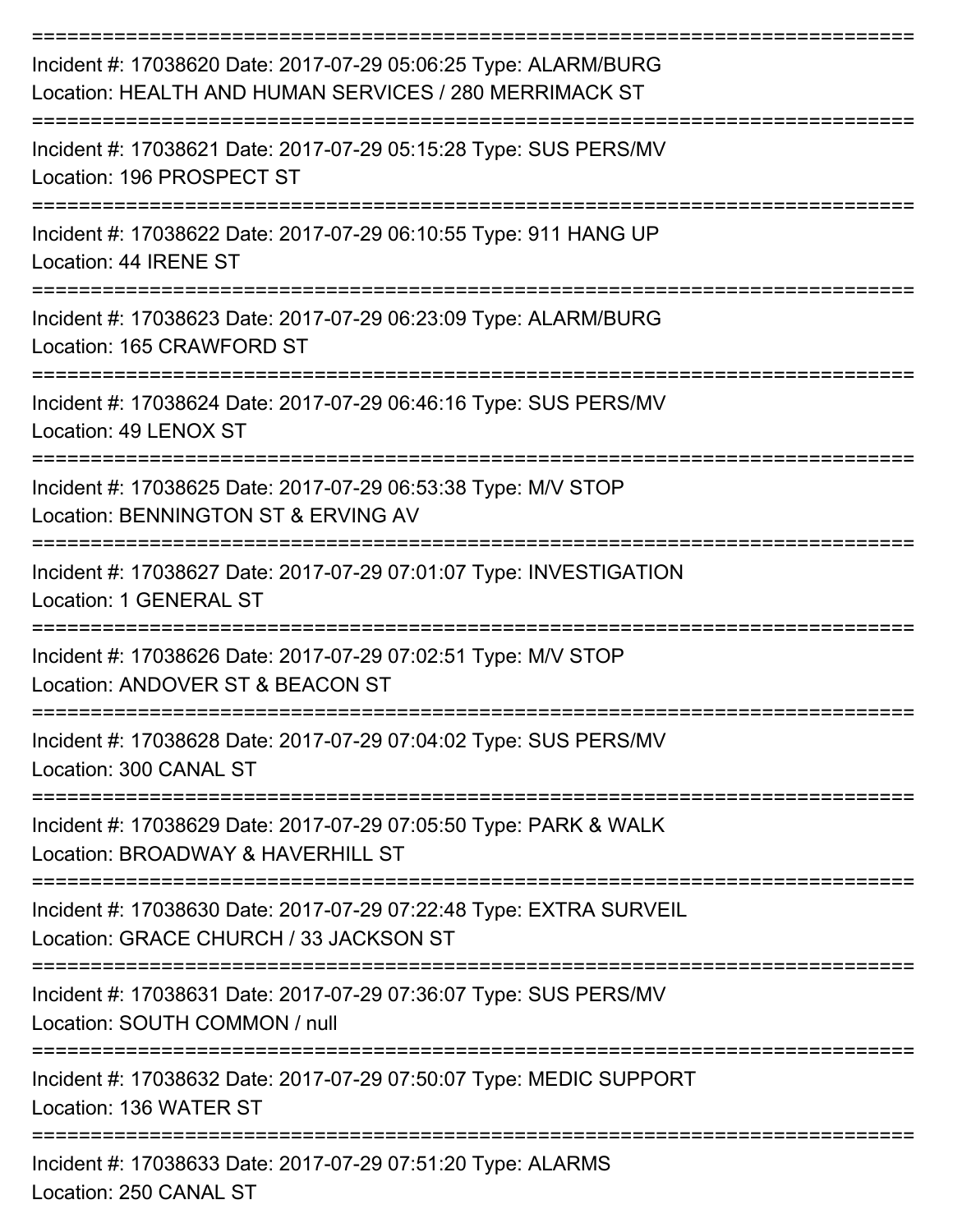| Incident #: 17038634 Date: 2017-07-29 08:35:59 Type: RECOV/STOL/MV<br>Location: 6 JACKSON TER                        |
|----------------------------------------------------------------------------------------------------------------------|
| Incident #: 17038635 Date: 2017-07-29 08:37:30 Type: MV/BLOCKING<br>Location: 183 BAILEY ST<br>--------------------- |
| Incident #: 17038636 Date: 2017-07-29 08:42:33 Type: UNWANTEDGUEST<br>Location: CUMBERLAND FARMS / 320 S BROADWAY    |
| Incident #: 17038637 Date: 2017-07-29 09:22:29 Type: PARK & WALK<br>Location: BRADFORD ST & BROADWAY                 |
| Incident #: 17038639 Date: 2017-07-29 09:24:18 Type: SUS PERS/MV<br>Location: 38 ABBOTT ST                           |
| Incident #: 17038638 Date: 2017-07-29 09:25:36 Type: DOMESTIC/PROG<br>Location: ARLINGTON ST & BROADWAY              |
| --------------------<br>Incident #: 17038640 Date: 2017-07-29 09:28:49 Type: UNKNOWN PROB<br>Location: 19 DOYLE ST   |
| Incident #: 17038641 Date: 2017-07-29 09:30:23 Type: AUTO ACC/UNK PI<br>Location: CANAL ST & UNION ST                |
| Incident #: 17038642 Date: 2017-07-29 09:37:29 Type: AUTO ACC/NO PI<br>Location: FRANKLIN ST & GREEN ST              |
| Incident #: 17038643 Date: 2017-07-29 09:37:59 Type: GENERAL SERV<br>Location: 6 BERKELEY ST                         |
| Incident #: 17038644 Date: 2017-07-29 09:48:37 Type: M/V STOP<br>Location: ANDOVER ST & S BROADWAY                   |
| Incident #: 17038645 Date: 2017-07-29 09:53:45 Type: SUS PERS/MV<br><b>Location: CARVER ST</b>                       |
| Incident #: 17038646 Date: 2017-07-29 09:59:39 Type: M/V STOP<br>Location: BROADWAY & COMMON ST                      |
| Incident #: 17038647 Date: 2017-07-29 10:07:29 Type: LARCENY/MV/PAST<br>Location: 18 BEACON ST                       |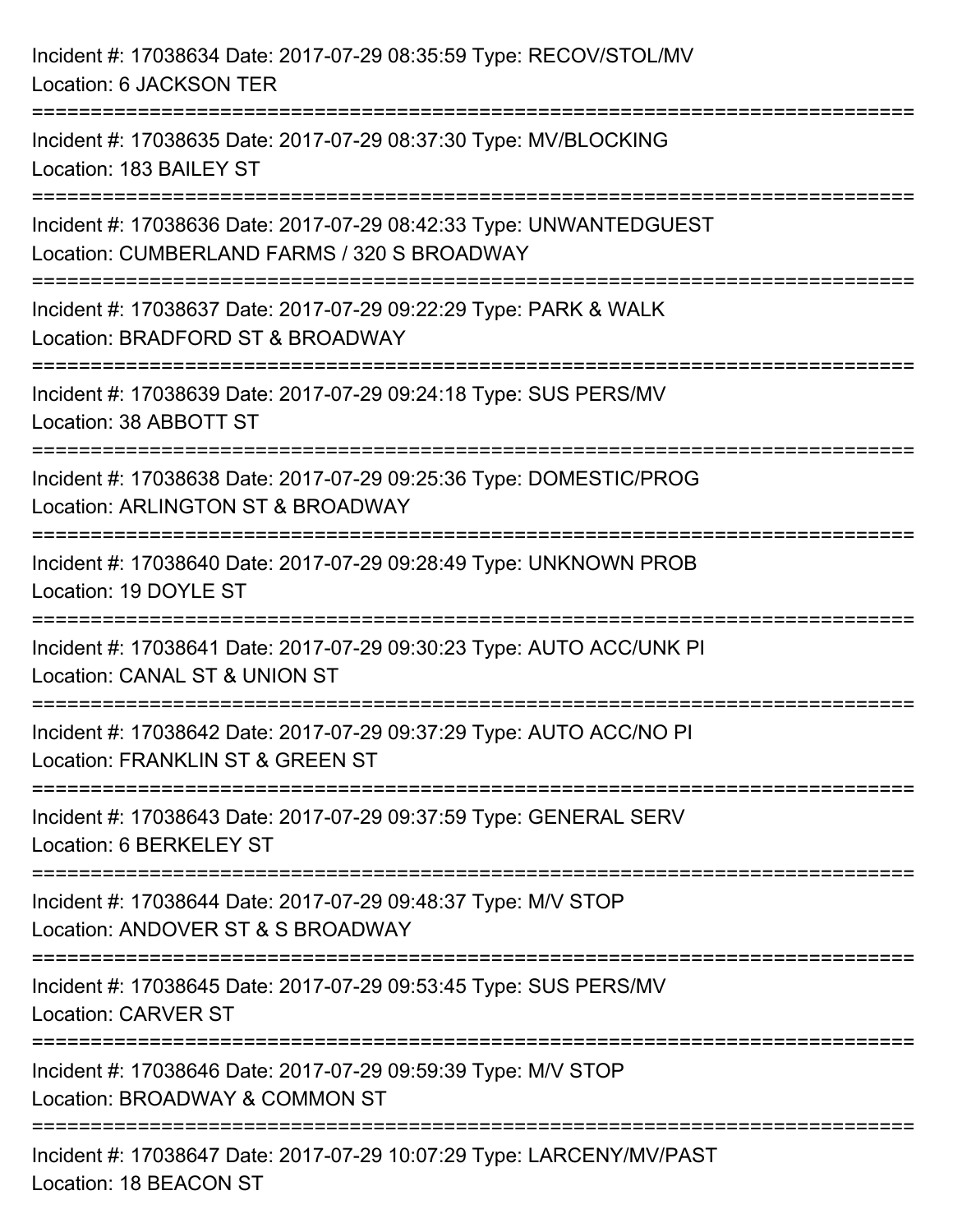| Incident #: 17038648 Date: 2017-07-29 10:17:45 Type: B&E/MV/PAST<br>Location: 357 JACKSON ST                             |
|--------------------------------------------------------------------------------------------------------------------------|
| Incident #: 17038649 Date: 2017-07-29 10:19:28 Type: THREATS<br>Location: 139 HANCOCK ST                                 |
| Incident #: 17038650 Date: 2017-07-29 10:22:24 Type: LARCENY/PAST<br>Location: 23 HAWLEY ST<br>:======================== |
| Incident #: 17038651 Date: 2017-07-29 10:38:44 Type: HIT & RUN M/V<br><b>Location: SAUNDERS ST</b>                       |
| Incident #: 17038652 Date: 2017-07-29 10:52:06 Type: STOL/MV/PAS<br>Location: 342 JACKSON ST                             |
| Incident #: 17038656 Date: 2017-07-29 10:55:26 Type: SUICIDE ATTEMPT<br>Location: 117 THOREAU WAY #511                   |
| Incident #: 17038653 Date: 2017-07-29 10:56:09 Type: STOL/MV/PAS<br>Location: 485 S UNION ST                             |
| Incident #: 17038655 Date: 2017-07-29 10:59:18 Type: ALARM/BURG<br>Location: 81-85 SALEM ST                              |
| Incident #: 17038654 Date: 2017-07-29 10:59:57 Type: SUS PERS/MV<br>Location: MARSTON ST & PROSPECT ST                   |
| Incident #: 17038657 Date: 2017-07-29 11:16:34 Type: SUS PERS/MV<br>Location: FRANKLIN ST & HAVERHILL ST                 |
| Incident #: 17038659 Date: 2017-07-29 11:28:01 Type: TOW OF M/V<br>Location: 2 INMAN ST                                  |
| Incident #: 17038658 Date: 2017-07-29 11:28:04 Type: PARK & WALK<br>Location: BRADFORD ST & BROADWAY                     |
| Incident #: 17038662 Date: 2017-07-29 11:29:51 Type: MV/BLOCKING<br>Location: 2 BLASER CT                                |
| Incident #: 17038660 Date: 2017-07-29 11:31:22 Type: STOL/MV/PAS<br>Location: 55 KNOX ST                                 |

===========================================================================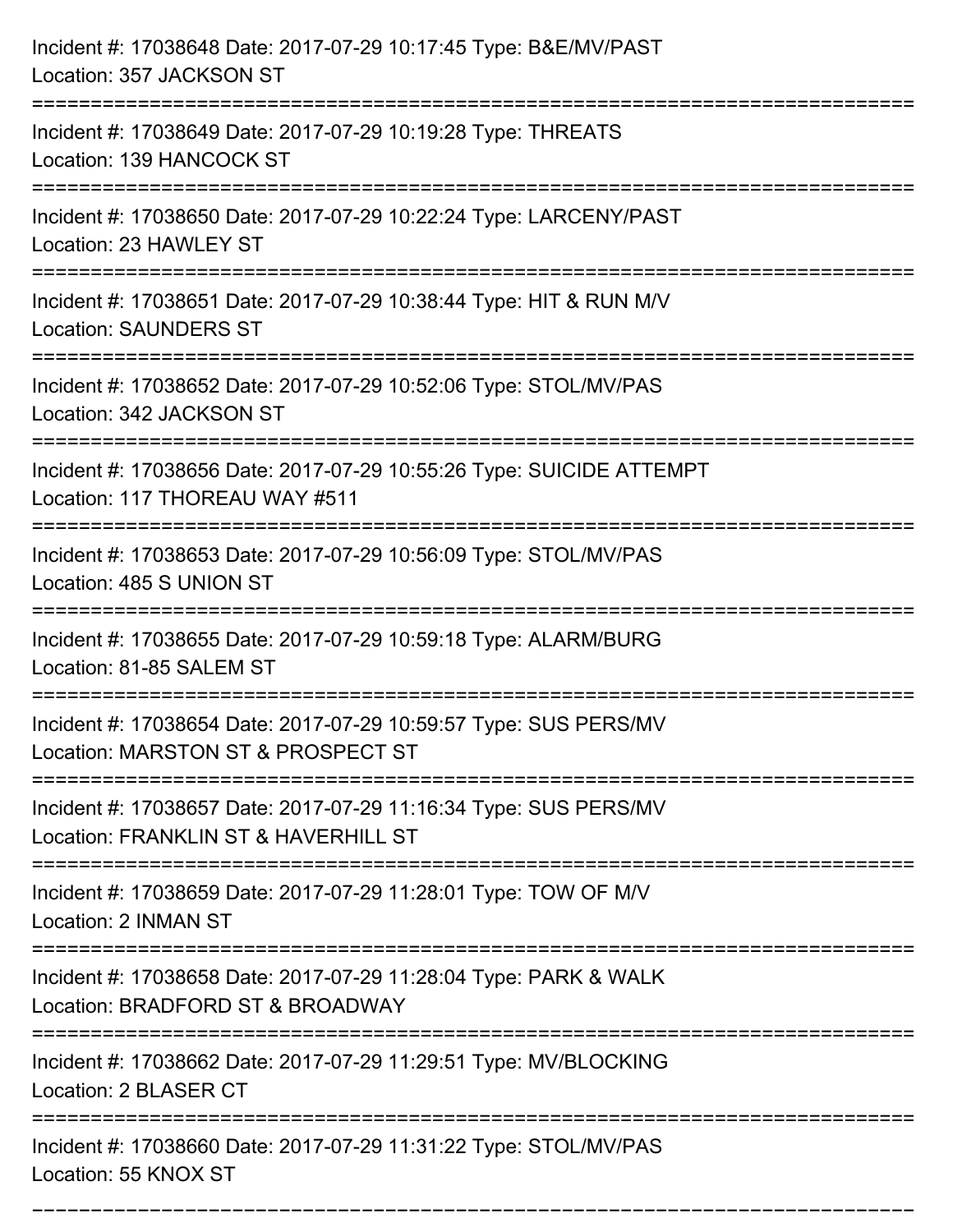| Incident #: 17038661 Date: 2017-07-29 11:31:37 Type: MEDIC SUPPORT<br>Location: BROADWAY & LAKE ST                                        |
|-------------------------------------------------------------------------------------------------------------------------------------------|
| ==========================<br>Incident #: 17038664 Date: 2017-07-29 11:37:12 Type: CK WELL BEING<br>Location: 49 THORNDIKE ST #1          |
| Incident #: 17038663 Date: 2017-07-29 11:37:24 Type: M/V STOP<br><b>Location: WINTHROP AV</b>                                             |
| Incident #: 17038665 Date: 2017-07-29 11:41:14 Type: DOMESTIC/PAST<br>Location: 73 BAILEY ST                                              |
| Incident #: 17038666 Date: 2017-07-29 11:55:50 Type: LOUD NOISE<br>Location: 72 BYRON AV<br>--------------------------------              |
| Incident #: 17038667 Date: 2017-07-29 11:58:26 Type: DISTURBANCE<br>Location: 50 MARSTON ST                                               |
| Incident #: 17038668 Date: 2017-07-29 12:05:51 Type: MV/BLOCKING<br>Location: ESSEX ST & WARREN ST<br>=================================== |
| Incident #: 17038669 Date: 2017-07-29 12:07:27 Type: 209A/SERVE<br>Location: 257 BROADWAY                                                 |
| Incident #: 17038670 Date: 2017-07-29 12:15:59 Type: LOST PROPERTY<br>Location: 29 BERKELEY ST                                            |
| Incident #: 17038671 Date: 2017-07-29 12:22:07 Type: DOMESTIC/PROG<br>Location: 13 BOSTON #3A                                             |
| Incident #: 17038672 Date: 2017-07-29 12:25:10 Type: STOL/MV/PAS<br>Location: 24 PLEASANT ST                                              |
| Incident #: 17038673 Date: 2017-07-29 12:33:50 Type: DOMESTIC/PROG<br>Location: 4 BAILEY ST #C                                            |
| Incident #: 17038674 Date: 2017-07-29 12:40:00 Type: M/V STOP<br>Location: 83 E HAVERHILL ST                                              |
| Incident #: 17038675 Date: 2017-07-29 12:51:11 Type: MV/BLOCKING<br>Location: 22 24 LINDEN ST                                             |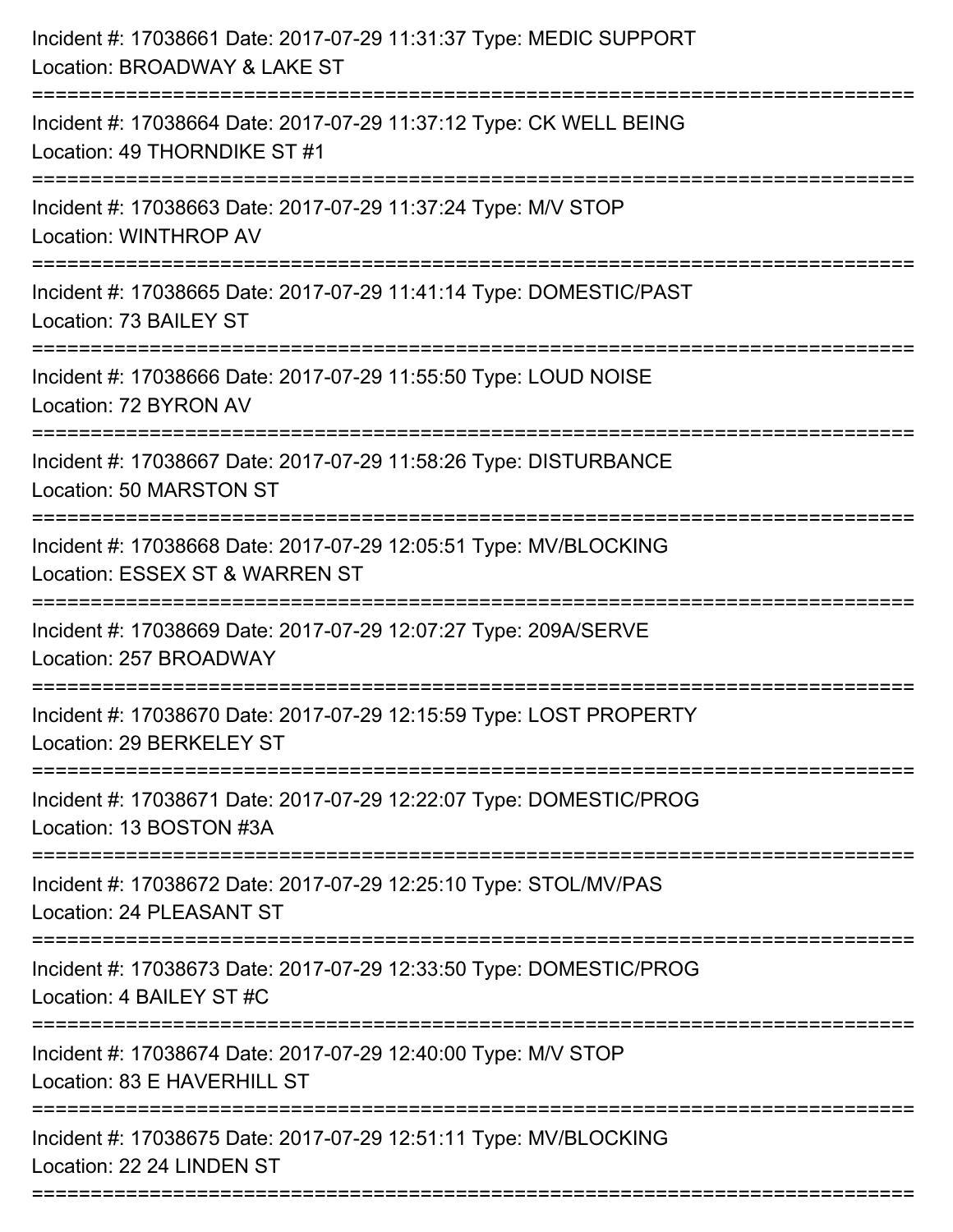| Location: 305 S BROADWAY<br>:======================                                                                                            |
|------------------------------------------------------------------------------------------------------------------------------------------------|
| Incident #: 17038677 Date: 2017-07-29 13:03:22 Type: M/V STOP<br>Location: 84 CROSS ST                                                         |
| Incident #: 17038678 Date: 2017-07-29 13:16:31 Type: M/V STOP<br>Location: 18 CARVER ST                                                        |
| Incident #: 17038679 Date: 2017-07-29 13:19:20 Type: GENERAL SERV<br>Location: 0 CANAL ST                                                      |
| Incident #: 17038680 Date: 2017-07-29 13:20:17 Type: ALARM/BURG<br>Location: CITY HALL / 200 COMMON ST<br>------------------------------------ |
| Incident #: 17038681 Date: 2017-07-29 13:36:14 Type: M/V STOP<br>Location: COMMUNITY AV & HAVERHILL ST                                         |
| Incident #: 17038682 Date: 2017-07-29 13:56:41 Type: DISTURBANCE<br>Location: 3B STEVENS ST<br>:=================================              |
| Incident #: 17038683 Date: 2017-07-29 13:59:58 Type: DOMESTIC/PROG<br>Location: 114 BAILEY ST #2                                               |
| Incident #: 17038684 Date: 2017-07-29 14:11:54 Type: CK WELL BEING<br>Location: 448 S UNION ST                                                 |
| Incident #: 17038685 Date: 2017-07-29 14:15:59 Type: MAL DAMAGE<br>Location: 40 FLORAL ST                                                      |
| Incident #: 17038686 Date: 2017-07-29 14:21:20 Type: GENERAL SERV<br>Location: HOWARD ST & PLATT ST                                            |
| Incident #: 17038687 Date: 2017-07-29 14:25:00 Type: NOTIFICATION<br>Location: 30 WILMOT ST                                                    |
| Incident #: 17038688 Date: 2017-07-29 14:27:30 Type: M/V STOP<br>Location: FOSTER ST & SALEM ST                                                |
| Incident #: 17038689 Date: 2017-07-29 14:47:26 Type: M/V STOP<br>Location: ERVING AV & HAMPSHIRE ST                                            |

Incident #: 17038690 Date: 2017 07 29 14:50 Date: 2017 07 29 14:50:50 Type: GENERAL SERVICE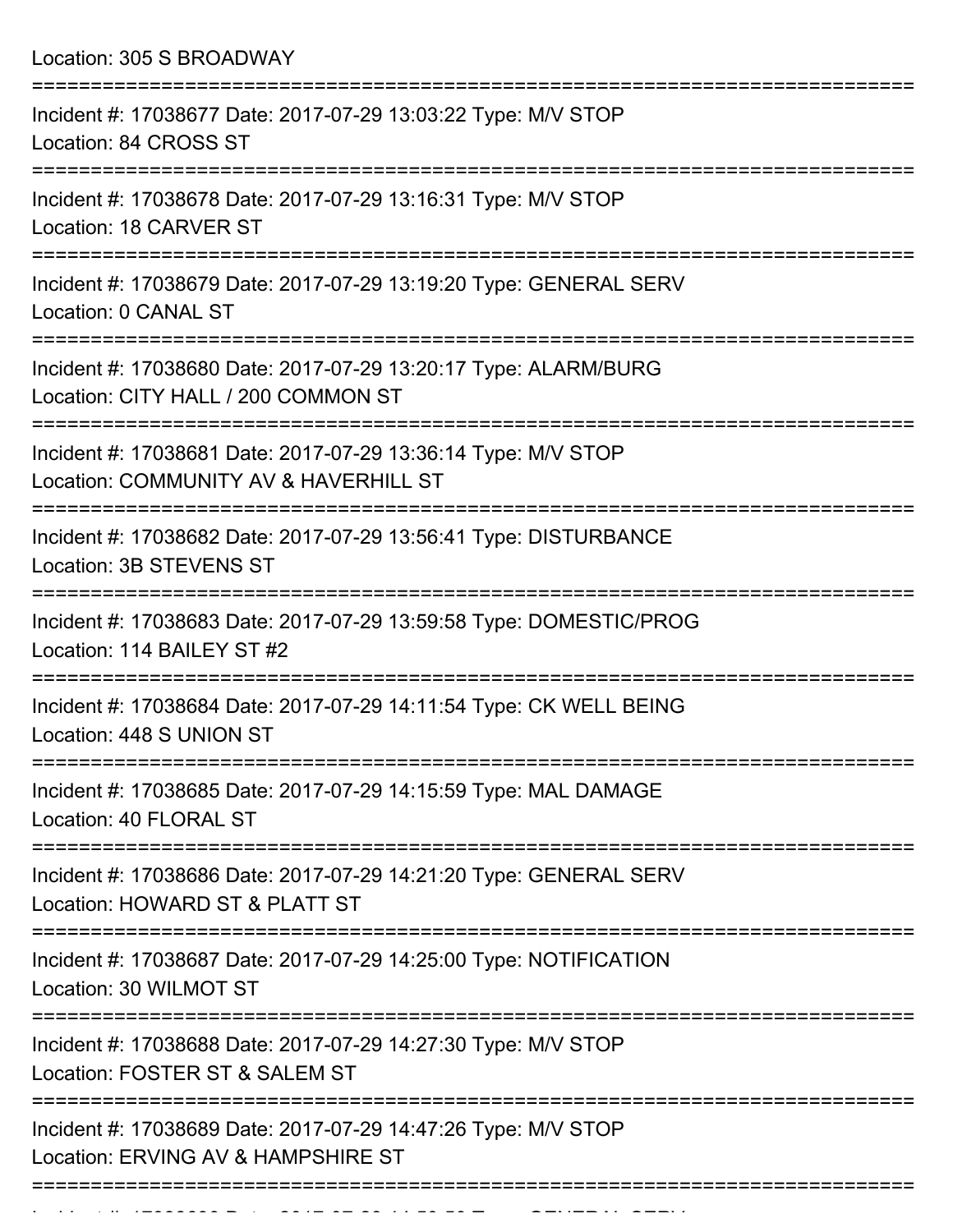Location: 2 INMAN ST

| Incident #: 17038691 Date: 2017-07-29 15:32:52 Type: HIT & RUN M/V<br>Location: CANAL ST & UNION ST     |
|---------------------------------------------------------------------------------------------------------|
| Incident #: 17038692 Date: 2017-07-29 15:36:06 Type: M/V STOP<br>Location: 463 RIVERSIDE DR             |
| Incident #: 17038693 Date: 2017-07-29 15:39:38 Type: DISTURBANCE<br>Location: BROADWAY & CEDAR ST       |
| Incident #: 17038694 Date: 2017-07-29 15:46:19 Type: DOMESTIC/PROG<br>Location: 22 SMITH ST #2          |
| Incident #: 17038695 Date: 2017-07-29 15:51:48 Type: M/V STOP<br>Location: ARLINGTON ST & HAMPSHIRE ST  |
| Incident #: 17038696 Date: 2017-07-29 16:12:51 Type: ROBBERY PAST<br>Location: 102 ESSEX ST             |
| Incident #: 17038697 Date: 2017-07-29 16:24:58 Type: LARCENY/PAST<br>Location: 383 HAVERHILL ST #34     |
| Incident #: 17038698 Date: 2017-07-29 16:26:17 Type: RECOV/STOL/MV<br>Location: 20 CANTERBURY ST        |
| Incident #: 17038699 Date: 2017-07-29 17:10:53 Type: ALARMS<br>Location: PEREZ RESD. / 104 MT VERNON ST |
| Incident #: 17038700 Date: 2017-07-29 17:12:46 Type: CK WELL BEING<br>Location: LEBANON ST & WHITE ST   |
| Incident #: 17038701 Date: 2017-07-29 17:37:42 Type: M/V STOP<br>Location: 205 BROADWAY                 |
| Incident #: 17038702 Date: 2017-07-29 17:38:43 Type: MEDIC SUPPORT<br>Location: COMMON ST & FRANKLIN ST |
| Incident #: 17038703 Date: 2017-07-29 17:39:06 Type: INVEST CONT<br>Location: 90 LOWELL ST              |
|                                                                                                         |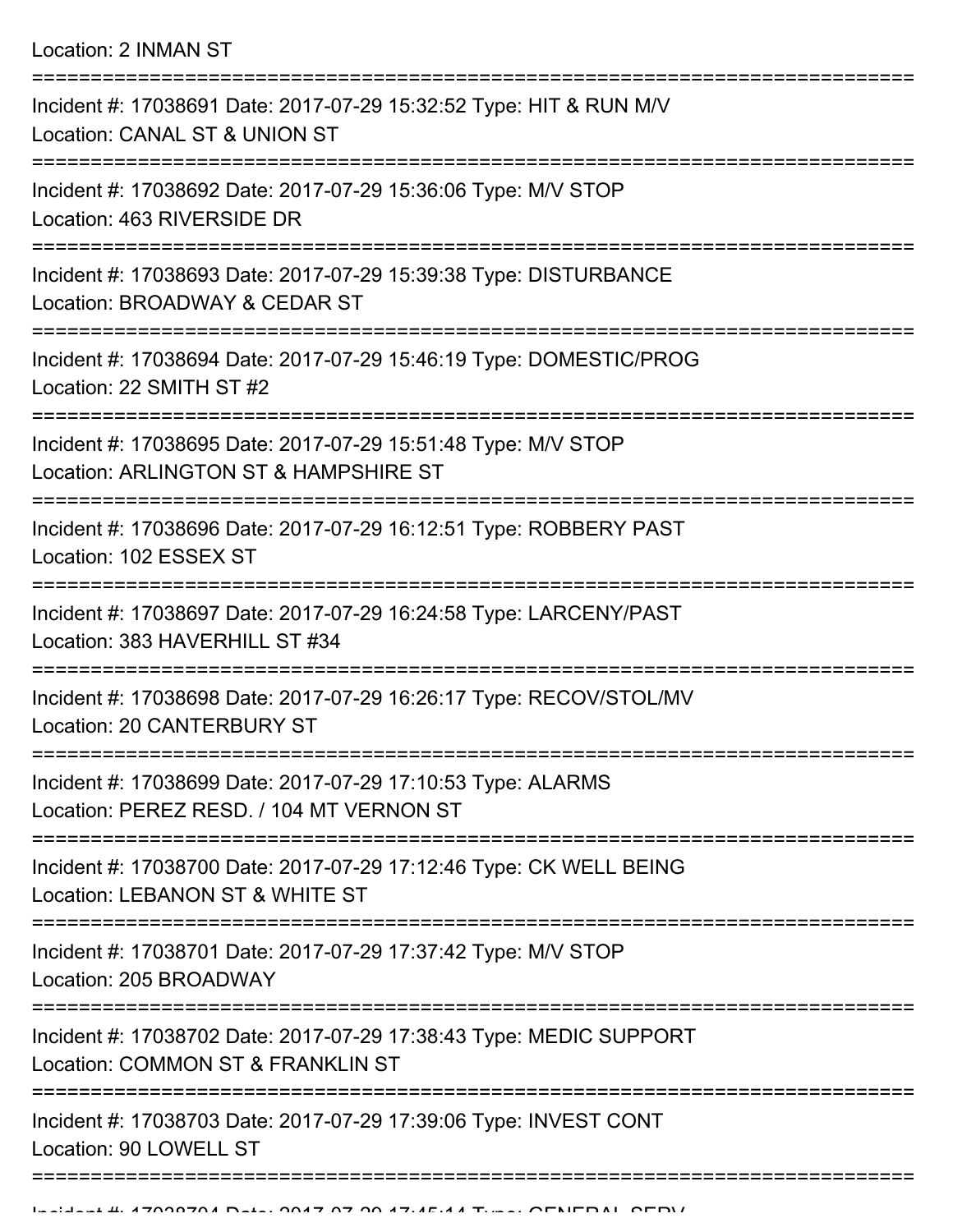Location: 90 LOWELL ST

| Incident #: 17038705 Date: 2017-07-29 17:45:17 Type: DISORDERLY<br><b>Location: LINCOLN CT</b>                     |
|--------------------------------------------------------------------------------------------------------------------|
| Incident #: 17038706 Date: 2017-07-29 17:45:38 Type: SUS PERS/MV<br>Location: TOW / BAILEY ST & PARKER ST          |
| Incident #: 17038707 Date: 2017-07-29 17:46:42 Type: LOUD NOISE<br>Location: 84 GENESEE ST                         |
| Incident #: 17038708 Date: 2017-07-29 18:00:47 Type: M/V STOP<br>Location: TOW / BROADWAY AV & CROSS ST            |
| Incident #: 17038709 Date: 2017-07-29 18:01:53 Type: CK WELL BEING<br>Location: HILTON OIL CO INC / 101 S UNION ST |
| Incident #: 17038710 Date: 2017-07-29 18:09:26 Type: M/V STOP<br>Location: E HAVERHILL ST & NEWBURY ST             |
| Incident #: 17038711 Date: 2017-07-29 18:10:28 Type: NOISE ORD<br>Location: 29 BUTLER                              |
| Incident #: 17038712 Date: 2017-07-29 18:17:56 Type: NOISE ORD<br>Location: AMES ST & ESSEX ST                     |
| Incident #: 17038713 Date: 2017-07-29 18:18:00 Type: EXTRA SURVEIL<br><b>Location: RIDGE RD</b>                    |
| Incident #: 17038716 Date: 2017-07-29 18:31:11 Type: VIO 209A<br>Location: 112 MARSTON ST #105                     |
| Incident #: 17038714 Date: 2017-07-29 18:31:13 Type: M/V STOP<br>Location: BROADWAY & WATER ST                     |
| Incident #: 17038715 Date: 2017-07-29 18:31:33 Type: M/V STOP<br>Location: BEACON ST & MT VERNON ST                |
| Incident #: 17038717 Date: 2017-07-29 18:33:02 Type: M/V STOP<br>Location: FARNHAM ST & FOSTER ST                  |
| Incident #: 17038718 Date: 2017-07-20 18:35:56 Type: MA/ STOD                                                      |

Incident #: 17038718 Date: 2017-07-29 18:35:56 Type: M/V STOP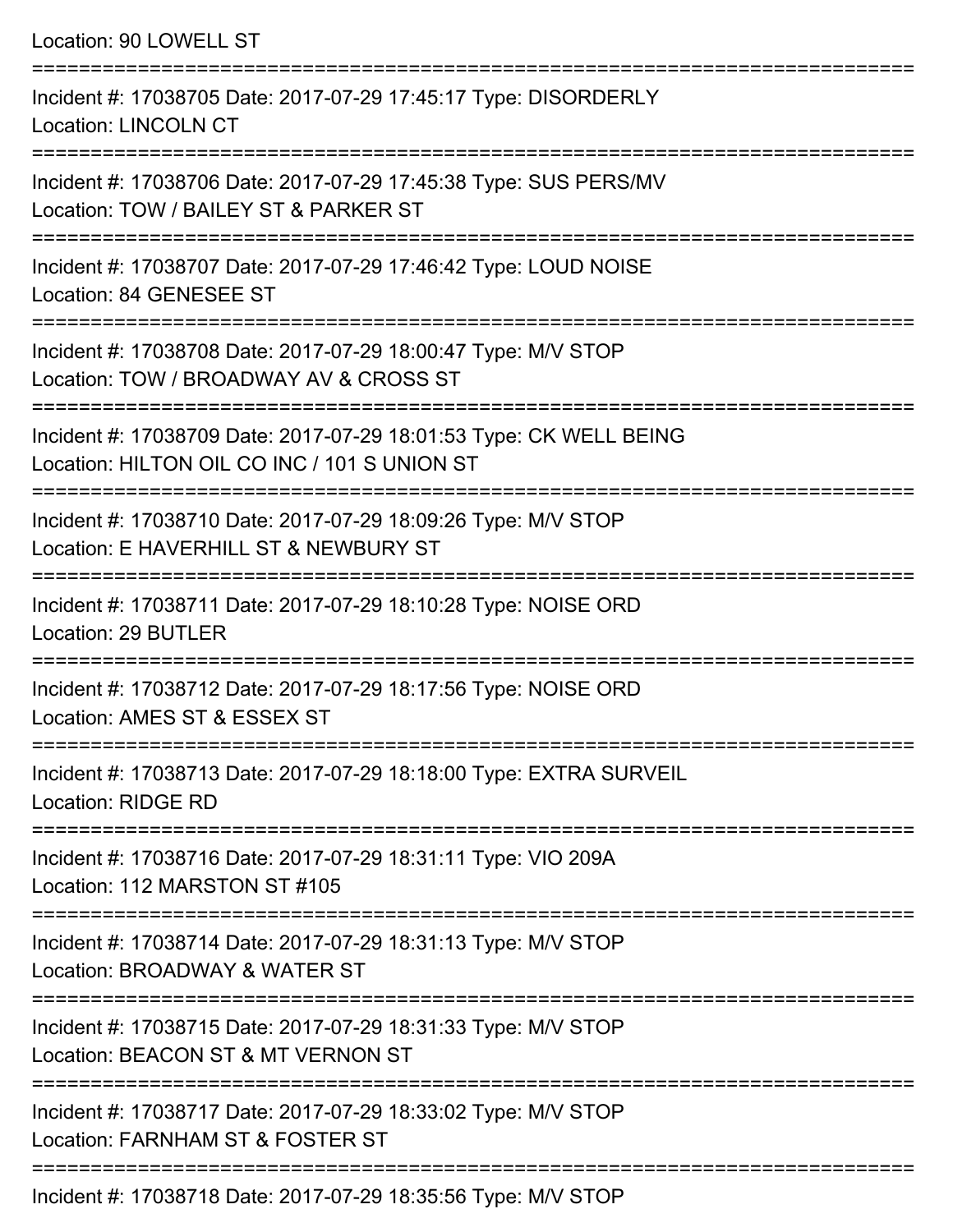| Incident #: 17038719 Date: 2017-07-29 18:36:37 Type: M/V STOP<br>Location: S BROADWAY & SHATTUCK ST                     |
|-------------------------------------------------------------------------------------------------------------------------|
| Incident #: 17038720 Date: 2017-07-29 18:37:25 Type: M/V STOP<br>Location: ANDOVER ST & BEACON ST                       |
| Incident #: 17038721 Date: 2017-07-29 18:39:26 Type: M/V STOP<br><b>Location: CEMETARY</b>                              |
| Incident #: 17038722 Date: 2017-07-29 18:43:52 Type: TRESPASSING<br>Location: MCGOVERN TRAIN STATION / 211 MERRIMACK ST |
| Incident #: 17038723 Date: 2017-07-29 18:44:21 Type: AUTO ACC/NO PI<br>Location: 75 TREMONT ST                          |
| Incident #: 17038724 Date: 2017-07-29 18:50:15 Type: NOISE ORD<br>Location: null & WYMAN ST                             |
| Incident #: 17038725 Date: 2017-07-29 18:56:34 Type: M/V STOP<br>Location: FRANKLIN ST & HAVERHILL ST                   |
| Incident #: 17038726 Date: 2017-07-29 19:03:55 Type: SUS PERS/MV<br>Location: COLONY FOODS, INC / 439 HAVERHILL ST      |
| Incident #: 17038727 Date: 2017-07-29 19:12:18 Type: NOISE ORD<br>Location: 18 MAY ST                                   |
| Incident #: 17038728 Date: 2017-07-29 19:14:26 Type: MV/BLOCKING<br>Location: 9 SUMMIT AV                               |
| Incident #: 17038729 Date: 2017-07-29 19:19:00 Type: AUTO ACC/PI<br>Location: 210 ESSEX ST                              |
| Incident #: 17038730 Date: 2017-07-29 19:19:48 Type: NOISE ORD<br>Location: 25 WEST ST                                  |
| Incident #: 17038731 Date: 2017-07-29 19:23:22 Type: UNWANTEDGUEST<br>Location: MCDONALDS / 50 BROADWAY                 |
| Incident #: 17038732 Date: 2017-07-29 19:35:07 Type: 209A/VIOLATION                                                     |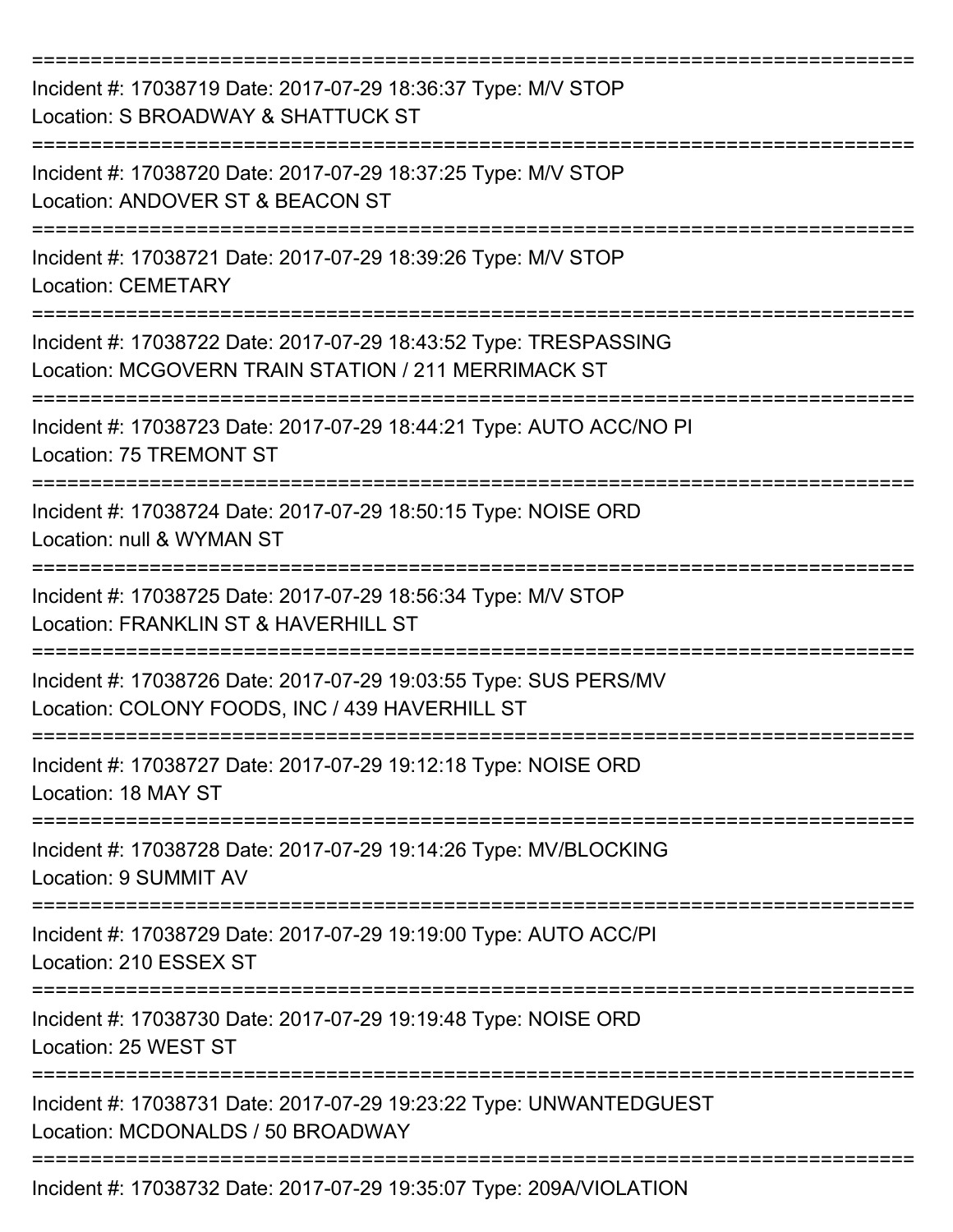| Incident #: 17038733 Date: 2017-07-29 19:37:03 Type: AUTO ACC/NO PI<br>Location: 33 AVON ST                    |
|----------------------------------------------------------------------------------------------------------------|
| Incident #: 17038734 Date: 2017-07-29 19:41:20 Type: LARCENY/PAST<br>Location: 64 INMAN ST                     |
| Incident #: 17038735 Date: 2017-07-29 19:41:48 Type: NOISE ORD<br>Location: LA CAVA / METHUEN ST & UNION ST    |
| Incident #: 17038736 Date: 2017-07-29 19:47:11 Type: M/V STOP<br><b>Location: MARSTON ST</b>                   |
| Incident #: 17038737 Date: 2017-07-29 19:53:32 Type: DISTURBANCE<br>Location: 61 EATON ST FL 1                 |
| Incident #: 17038738 Date: 2017-07-29 20:01:09 Type: M/V STOP<br>Location: LAWRENCE ST & SUNSET AV             |
| Incident #: 17038739 Date: 2017-07-29 20:07:02 Type: M/V STOP<br>Location: BROADWAY & CEDAR ST                 |
| Incident #: 17038740 Date: 2017-07-29 20:08:22 Type: B&E/PAST<br><b>Location: 5 FRANKLIN ST</b>                |
| Incident #: 17038741 Date: 2017-07-29 20:19:17 Type: ALARMS<br>Location: LAWRENCE HIGH SCHOOL / 71 N PARISH RD |
| Incident #: 17038742 Date: 2017-07-29 20:20:48 Type: M/V STOP<br>Location: DEN ROCK                            |
| Incident #: 17038743 Date: 2017-07-29 20:26:52 Type: DK (DRUNK)<br>Location: PLAYSTEAD / LAWRENCE & MYRTLE     |
| Incident #: 17038744 Date: 2017-07-29 20:28:23 Type: NOISE ORD<br>Location: 7 SPRUCE ST                        |
| Incident #: 17038745 Date: 2017-07-29 20:40:19 Type: MV/BLOCKING<br>Location: BLAKEMORE CT & LANSDOWNE CT      |
| Incident #: 17038746 Date: 2017-07-29 20:40:59 Type: MV/BLOCKING                                               |

 $L$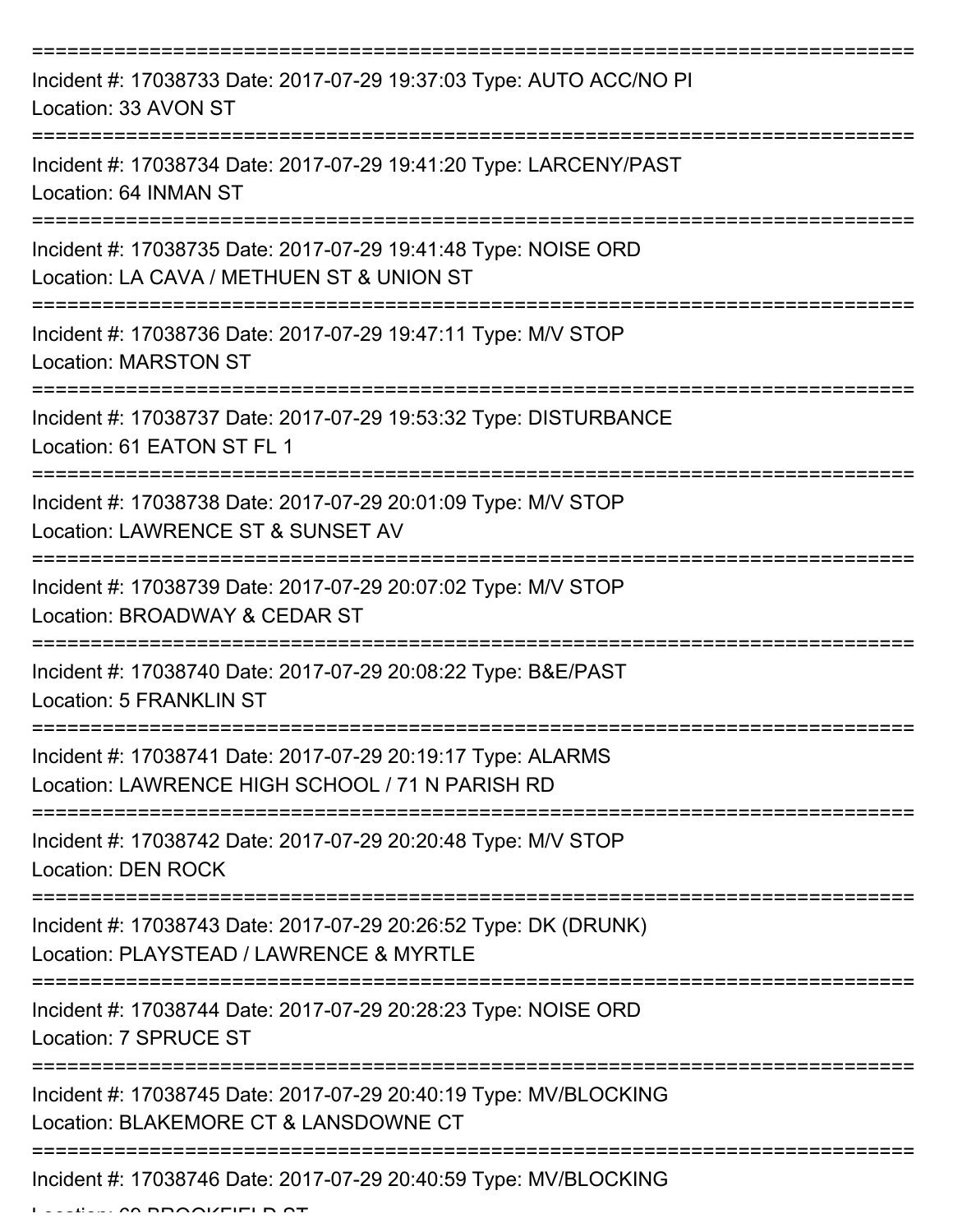| Incident #: 17038747 Date: 2017-07-29 21:00:21 Type: M/V STOP<br>Location: BROADWAY & LOWELL ST                   |
|-------------------------------------------------------------------------------------------------------------------|
| Incident #: 17038748 Date: 2017-07-29 21:06:53 Type: NOISE ORD<br>Location: 529 HAVERHILL ST                      |
| Incident #: 17038750 Date: 2017-07-29 21:07:51 Type: LOUD NOISE<br>Location: 36 COLUMBUS AV                       |
| Incident #: 17038749 Date: 2017-07-29 21:08:15 Type: MEDIC SUPPORT<br>Location: 101 WILLOW ST FL 2                |
| Incident #: 17038751 Date: 2017-07-29 21:10:04 Type: B&E/PROG<br>Location: 1 OAK ST FL 1                          |
| Incident #: 17038752 Date: 2017-07-29 21:10:46 Type: AUTO ACC/NO PI<br>Location: BRANCO THE FLORIST / 89 ESSEX ST |
| Incident #: 17038753 Date: 2017-07-29 21:13:46 Type: LOUD NOISE<br>Location: 9 EASTON ST                          |
| Incident #: 17038754 Date: 2017-07-29 21:14:23 Type: NOISE ORD<br><b>Location: BUTLER ST</b>                      |
| Incident #: 17038755 Date: 2017-07-29 21:22:01 Type: NOISE ORD<br>Location: 23 BOXFORD ST                         |
| Incident #: 17038756 Date: 2017-07-29 21:24:10 Type: CK WELL BEING<br>Location: 133 ESSEX ST                      |
| Incident #: 17038757 Date: 2017-07-29 21:35:01 Type: NOISE ORD<br>Location: 141 MYRTLE ST                         |
| Incident #: 17038758 Date: 2017-07-29 21:39:35 Type: NOISE ORD<br>Location: 55 GREENWOOD ST                       |
| Incident #: 17038759 Date: 2017-07-29 21:39:49 Type: GENERAL SERV<br>Location: 19 DOYLE ST FL 2                   |
| Incident #: 17038760 Date: 2017-07-29 21:43:46 Type: NOISE ORD                                                    |

Location: S BROADWAY & SHAW ST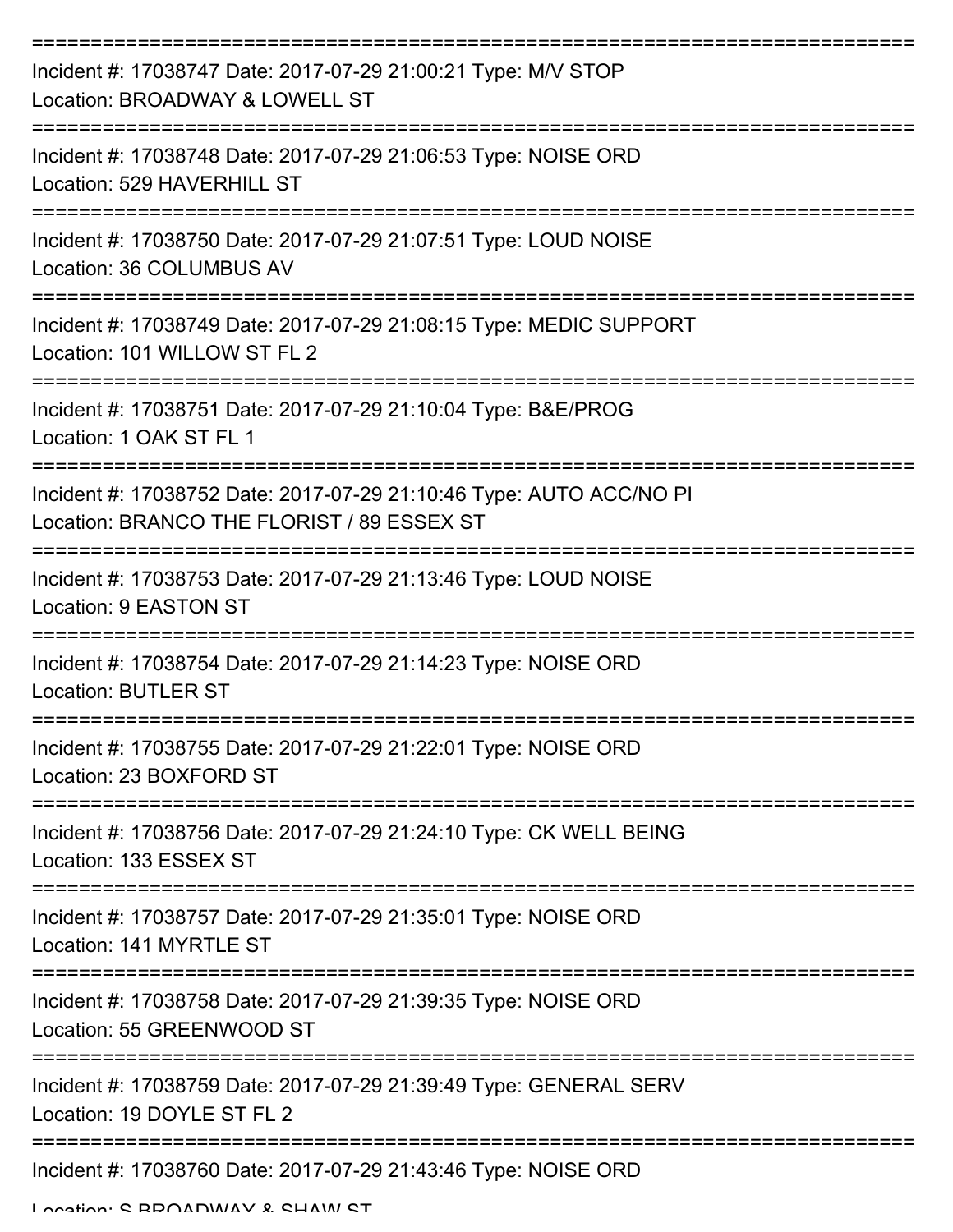| Incident #: 17038761 Date: 2017-07-29 21:49:07 Type: NOISE ORD<br>Location: 36 COLUMBUS AV                                    |
|-------------------------------------------------------------------------------------------------------------------------------|
| Incident #: 17038762 Date: 2017-07-29 21:50:01 Type: NOISE ORD<br>Location: 73 PEARL ST                                       |
| Incident #: 17038763 Date: 2017-07-29 21:51:36 Type: NOISE ORD<br>Location: BROADWAY AV & WASHINGTON ST                       |
| Incident #: 17038764 Date: 2017-07-29 21:51:47 Type: NOISE ORD<br>Location: 84 GENESEE ST                                     |
| Incident #: 17038765 Date: 2017-07-29 22:00:11 Type: AUTO ACC/NO PI<br><b>Location: 11 SUMMER ST</b>                          |
| Incident #: 17038766 Date: 2017-07-29 22:09:02 Type: NOISE ORD<br>Location: 433 S BROADWAY                                    |
| Incident #: 17038767 Date: 2017-07-29 22:09:19 Type: DISORDERLY<br>Location: PLAYSTEAD / LAWRENCE ST & MYRTLE ST              |
| Incident #: 17038768 Date: 2017-07-29 22:20:31 Type: SUS PERS/MV<br>Location: GENERAL ST & UNION ST                           |
| Incident #: 17038769 Date: 2017-07-29 22:34:30 Type: NOISE ORD<br>Location: 146 BUTLER ST                                     |
| ===================<br>Incident #: 17038770 Date: 2017-07-29 22:35:02 Type: NOISE ORD<br>Location: 10 WEARE ST                |
| Incident #: 17038771 Date: 2017-07-29 22:36:58 Type: NOISE ORD<br>Location: 48 SARATOGA ST                                    |
| Incident #: 17038772 Date: 2017-07-29 22:43:34 Type: M/V STOP<br>Location: BOXFORD ST & GARFIELD ST                           |
| Incident #: 17038773 Date: 2017-07-29 22:45:23 Type: M/V STOP<br>Location: 370 BROADWAY                                       |
| ===============================<br>Incident #: 17038774 Date: 2017-07-29 22:45:59 Type: TRESPASSING<br>Location: 24 SUMMER ST |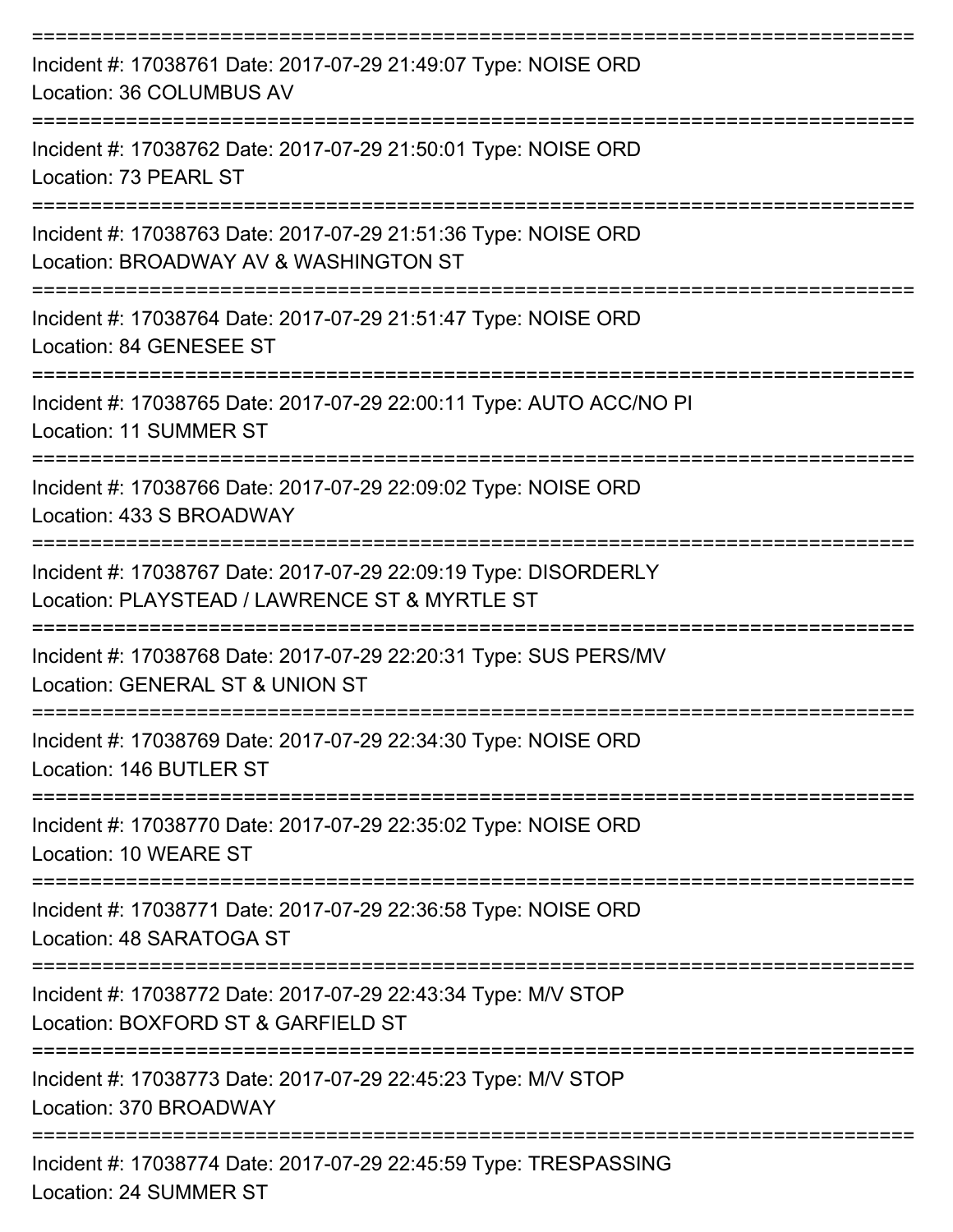| Incident #: 17038775 Date: 2017-07-29 22:47:37 Type: M/V STOP<br>Location: BROADWAY & LOWELL ST                                   |
|-----------------------------------------------------------------------------------------------------------------------------------|
| =====================<br>Incident #: 17038776 Date: 2017-07-29 22:56:21 Type: LOUD NOISE<br>Location: 41 FULTON ST                |
| Incident #: 17038777 Date: 2017-07-29 22:59:48 Type: DOMESTIC/PAST<br>Location: 56 SPRINGFIELD ST FL 1<br>======================= |
| Incident #: 17038778 Date: 2017-07-29 23:00:52 Type: NOISE ORD<br>Location: 30 LANSDOWNE CT                                       |
| Incident #: 17038779 Date: 2017-07-29 23:01:32 Type: NOISE ORD<br>Location: 84 GENESEE ST                                         |
| Incident #: 17038780 Date: 2017-07-29 23:03:48 Type: NOISE ORD<br>Location: 13 MORTON ST                                          |
| Incident #: 17038781 Date: 2017-07-29 23:16:31 Type: DISORDERLY<br>Location: 550-552 ANDOVER ST                                   |
| Incident #: 17038782 Date: 2017-07-29 23:17:35 Type: AUTO ACC/NO PI<br>Location: 456 LOWELL ST                                    |
| Incident #: 17038783 Date: 2017-07-29 23:19:20 Type: NOISE ORD<br>Location: HAFFNERS / 65 PARKER ST                               |
| Incident #: 17038784 Date: 2017-07-29 23:27:05 Type: NOISE ORD<br>Location: 57 WYMAN ST                                           |
| Incident #: 17038785 Date: 2017-07-29 23:31:40 Type: M/V STOP<br>Location: 205 BROADWAY                                           |
| Incident #: 17038786 Date: 2017-07-29 23:34:14 Type: NOISE ORD<br>Location: ERVING AV & ROBINSON CT                               |
| Incident #: 17038787 Date: 2017-07-29 23:35:00 Type: NOISE ORD<br>Location: AVON ST & FITZ ST                                     |
| Incident #: 17038788 Date: 2017-07-29 23:44:51 Type: NOISE ORD<br>Location: THORNTON AV & WATER ST                                |